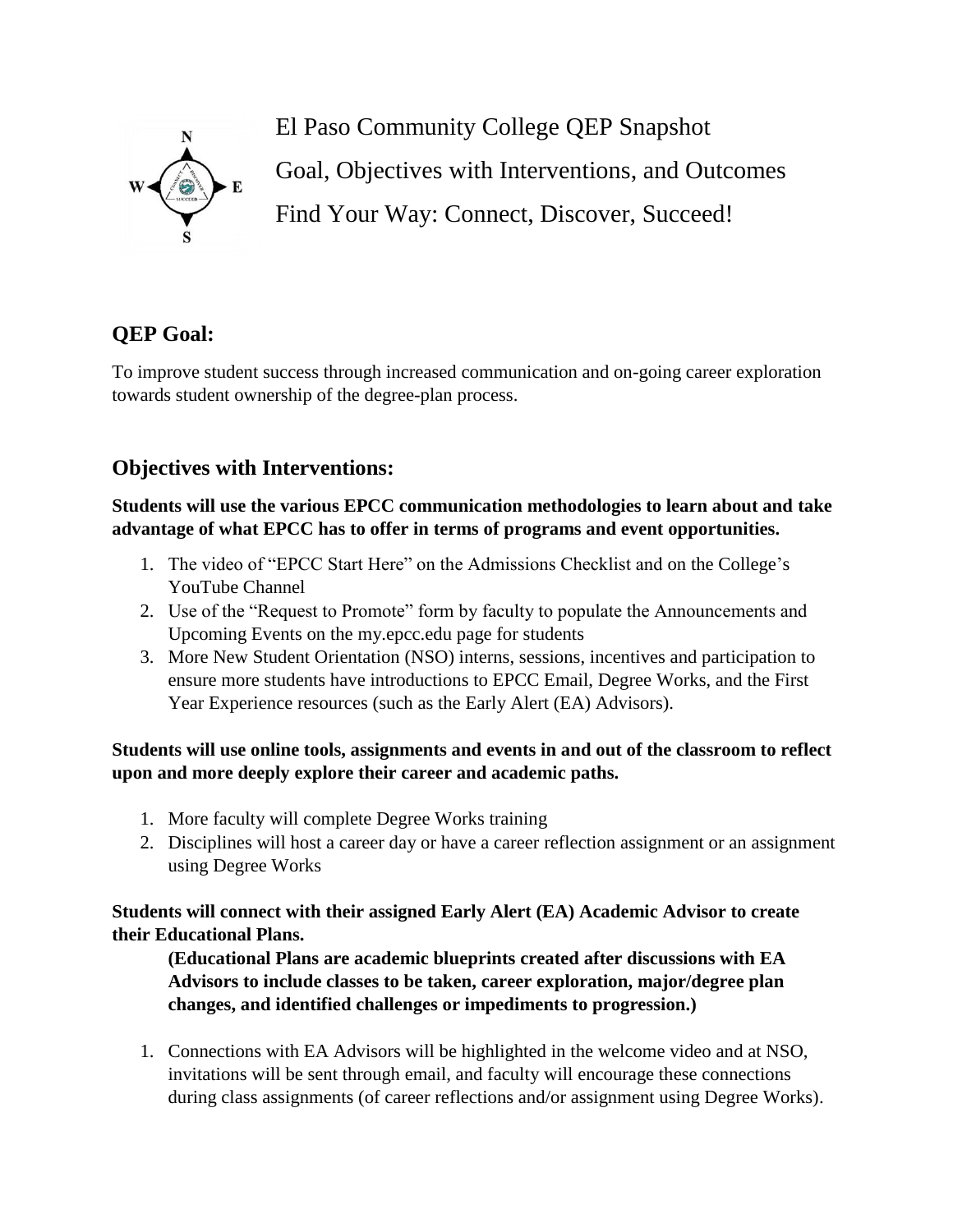2. The expectation to complete an Educational Plan will be presented in the welcome video, NSO, email invitations, faculty interactions, and counselor and advisor interactions.

## **Outcomes:**

#### **Summative Measurements:**

1. By the end of five years after the QEP implementation, there will be 10% decrease in the average SCH (Semester Credit Hours) with which a student graduates from EPCC.

2. By the end of five years, the number of awards (associate and certificate awards) will increase by 6% (approx. by 261).

#### **Formative Measurements:**

### **Connect: Students will use the various EPCC communication methodologies to learn about and take advantage of what EPCC has to offer in terms of programs and event opportunities.**

1. Every year after the QEP implementation, there will be a 5% increase in the number of clicks on the my.epcc.edu Announcements and Upcoming Events, to total 25% increase in five years.

2. Every year after the QEP implementation, there will be a 10% increase in the number of Request to Promote forms.

3. Every year after the QEP implementation, there will be a 5% increase in the number clicks on the new introductory video, "Start Here."

4. Every year after the QEP implementation, there will be a 5% increase in the number of students who attend NSO.

5. After all NSOs for the subsequent fall semester starting 2023, the NSO exit surveys will have at least 75% participants self-reporting use or planned use of EPCC email, Degree Works, and First Year Experience resources.

### **Discover: Students will use online tools, assignments and events in and out of the classroom to reflect upon and more deeply explore their career and academic paths.**

6. Every year after the QEP implementation, there will be a 5% increase in the number of instructors who have completed Degree Works training, to total 50% of all faculty.

7. After QEP Launch in fall of 2022, at least 40% of all disciplines will have either a career day reflection assignment, an assignment using Degree Works, and/or host a career day each academic year.

8. Every year after the QEP implementation, there will be a 5% increase in the number of clicks on Degree Works, to total 25% increase in five years.